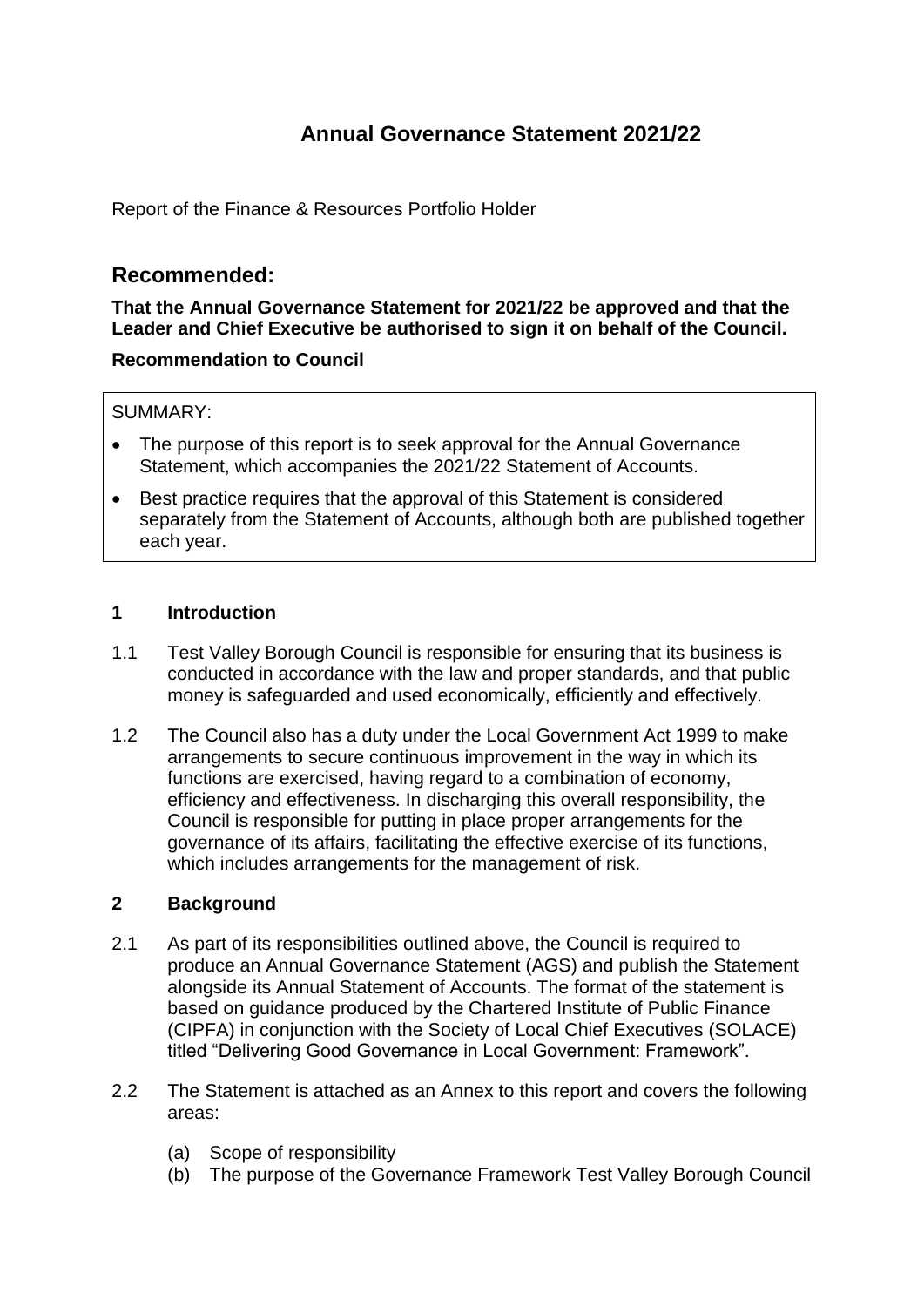- (c) The impact of Covid-19 on the governance framework
- (d) The Governance Framework in place at the Council
- (e) A review of its effectiveness
- (f) A separate Annex of best practice actions that have been identified and will be implemented during 2022/23.
- 2.3 The Review of Effectiveness (item 2.2 (e)) has been carried out by the Internal Audit Manager, who has reviewed all of the internal audit work carried out during the year. To inform this work, a self-assessment of the internal audit function's conformance with the Public Sector Internal Audit Standards (PSIAS) was carried out in March 2022.
- 2.4 On the basis of Internal Audit work completed in 2021/22, the Internal Audit Manager has provided a "substantial assurance" opinion in respect of the Council's risk management, control and governance arrangements.
- 2.5 The emergence of the Covid 19 pandemic towards the end of March 2020 has continued to impact the Council's budgets and governance arrangements throughout the 2021/22 financial year. The impact that this has had on governance arrangements is explained throughout the AGS.
- 2.6 The date for final publication of the Council's accounts and Annual Accounts and Annual Governance Statement for 2021/22 is 30<sup>th</sup> September 2022.

# **3 Corporate Objectives and Priorities**

3.1 In addition to its legal responsibilities, approval of an AGS is considered to be best practice and will ensure that proper arrangements are in place to deliver the aims of the Council's Corporate Plan.

### **4 Consultations/Communications**

- 4.1 The Chief Executive, Deputy Chief Executive and all Heads of Service have been asked to review the AGS and consider whether there are any areas which they felt are appropriate for disclosure. All comments received have been incorporated in the Statement.
- 4.2 The Audit Panel also reviewed and endorsed the draft AGS at its meeting on 14th March 2022.

# **5 Options and Options Appraisal**

5.1 The Council has a statutory duty to approve an AGS. In view of this, if the annexed AGS is not recommended for approval, Cabinet should provide a clear indication as to what changes are needed in order for a revised version to be presented as soon as possible.

### **6 Risk Management**

6.1 The research and preparation of the 2021/22 AGS has not identified any significant red or amber risks that need addressing.